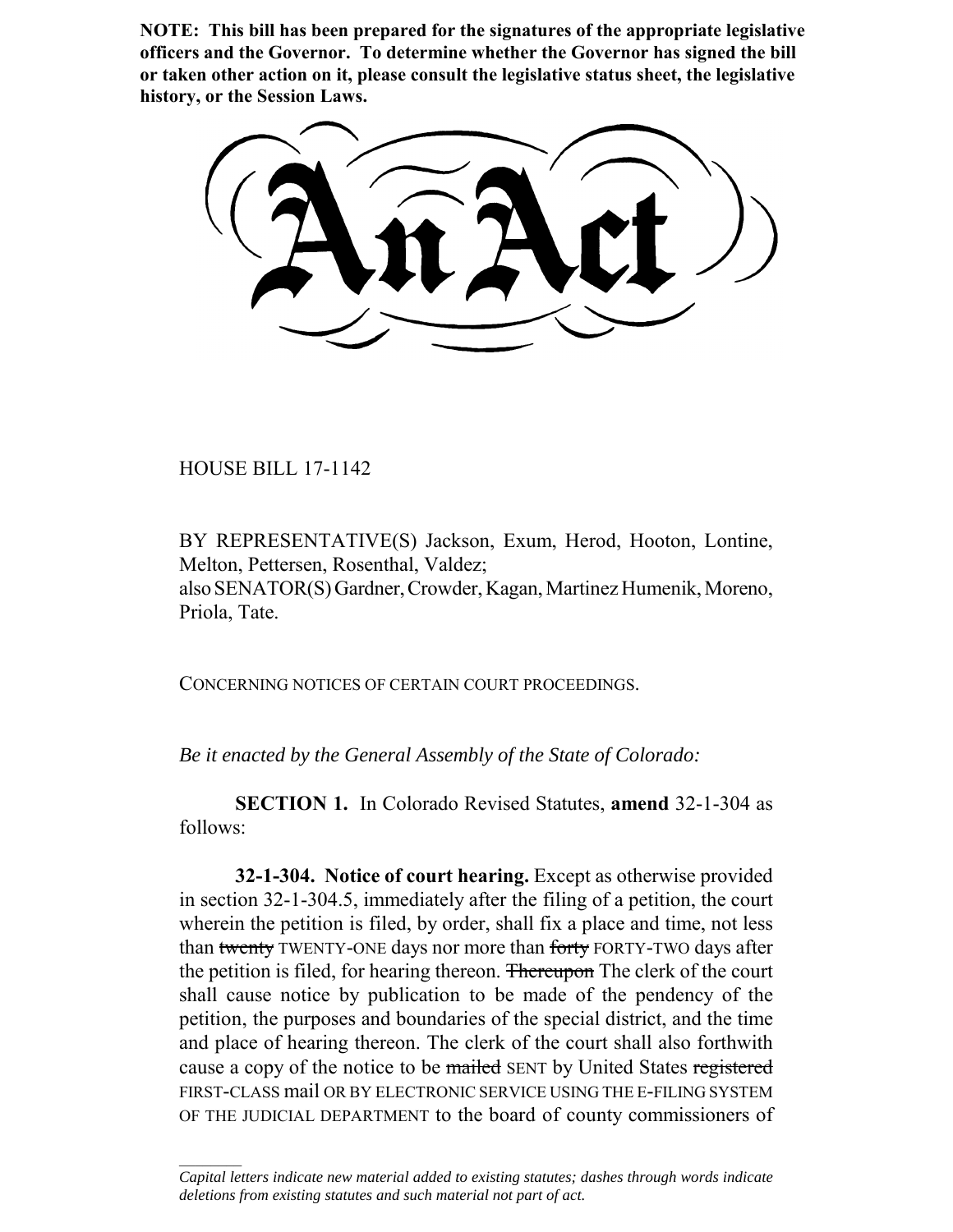each of the several counties and to each party entitled to notice pursuant to section 32-1-206 (2). The notice shall MUST include a general description of the land contained within the boundaries of the proposed special district and information explaining methods and procedures for the filing of a petition for exclusion of territory pursuant to section 32-1-305 (3).

**SECTION 2.** In Colorado Revised Statutes, 37-2-104, **amend** (1) as follows:

**37-2-104. Notice of hearing on petition.** (1) Immediately after the filing of such petition, the court wherein such THE petition is filed shall by order fix a place and time, not less than sixty SIXTY-THREE days nor more than ninety NINETY-ONE days after the petition is filed, for hearing thereon, and thereupon the clerk of said THE court shall cause notice by publication (Schedule Form I) to be made of the pendency of the petition and of the time and place of the hearing thereon. The clerk of said THE court shall also forthwith cause a copy of said notice to be mailed SENT by registered UNITED STATES FIRST-CLASS mail OR BY ELECTRONIC SERVICE USING THE E-FILING SYSTEM OF THE JUDICIAL DEPARTMENT to the board of county commissioners of each of the several counties having territory within the proposed district.

**SECTION 3.** In Colorado Revised Statutes, 37-46-113, **amend** (1) as follows:

**37-46-113. Notice of hearing on petition.** (1) Immediately after the filing of a petition created pursuant to section 37-46-112, the court, by order, shall fix a place and time, not less than sixty SIXTY-THREE days nor more than ninety NINETY-ONE days after the petition is filed, for a hearing on the petition, and the clerk of the court shall provide notice by publication, which may be substantially the same as provided in section 37-8-101, of the petition and of the time and place of the hearing on the petition. The clerk of the court shall also mail SEND the notice by United States registered FIRST-CLASS mail OR BY ELECTRONIC SERVICE USING THE E-FILING SYSTEM OF THE JUDICIAL DEPARTMENT to the board of county commissioners of each of the counties having territory within the proposed subdistrict and, if the petition is filed by landowners, and not by the board of directors, to the board of directors of the district.

**SECTION 4.** In Colorado Revised Statutes, 37-48-124, **amend** (1)

PAGE 2-HOUSE BILL 17-1142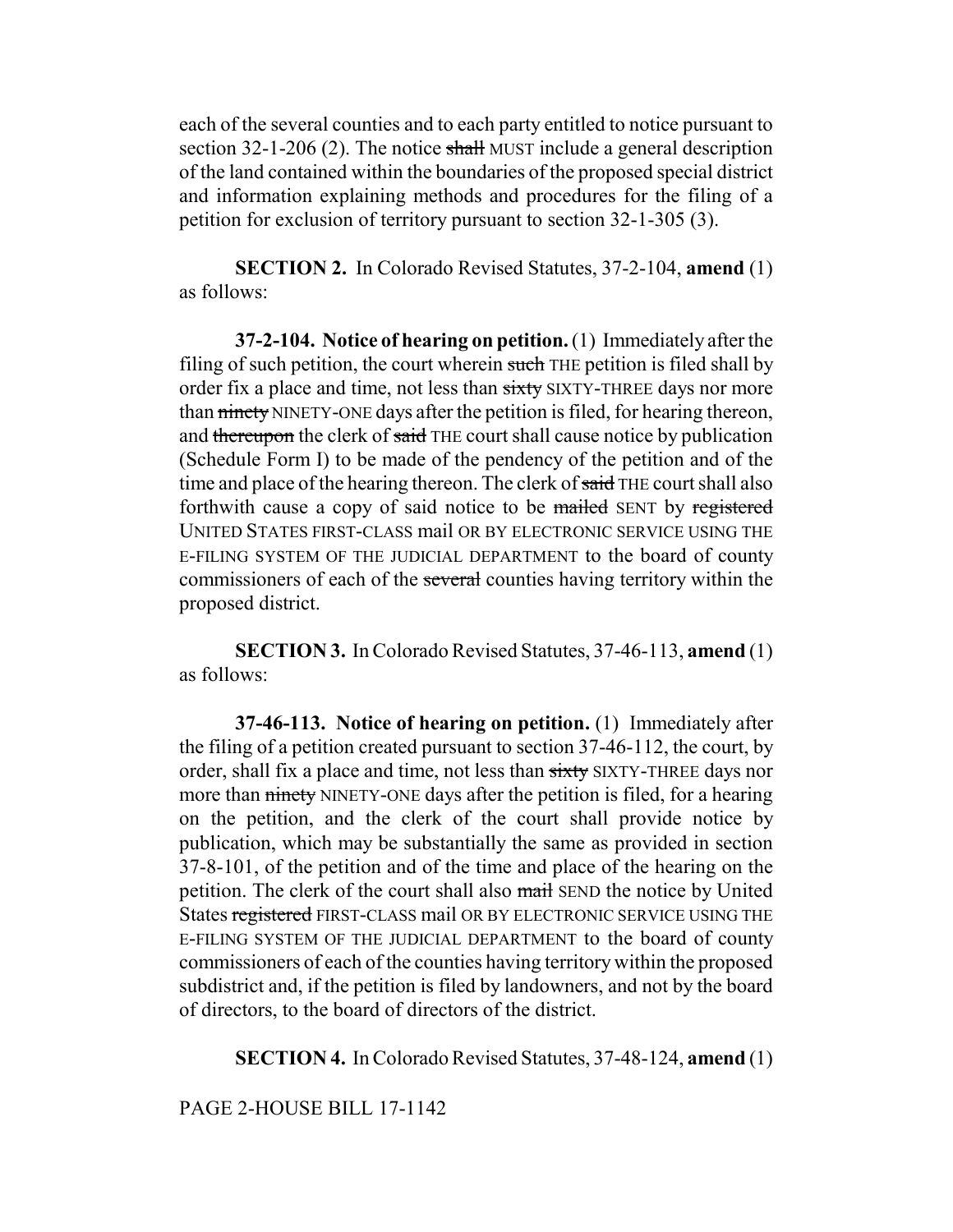as follows:

**37-48-124. Time and place of hearing on petition.** (1) Immediately after the filing of such petition, the court wherein such THE petition is filed, by order, shall fix a place and time, not less than sixty SIXTY-THREE days nor more than ninety NINETY-ONE days after the petition is filed, for hearing thereon, and thereupon the clerk of said court shall cause notice by publication, which may be substantially the same as provided in section 37-8-101, to be made of the pendency of the petition and of the time and place of the hearing thereon. The clerk of said THE court shall also forthwith cause a copy of said notice to be mailed SENT by United States registered FIRST-CLASS mail OR BY ELECTRONIC SERVICE USING THE E-FILING SYSTEM OF THE JUDICIAL DEPARTMENT to the board of county commissioners of each of the several counties having territory within the proposed subdistrict and to the board of directors of said THE district in the event that said IF THE petition is filed by the landowners.

**SECTION 5.** In Colorado Revised Statutes, 14-10-107, **amend**  $(4)(a)$  as follows:

**14-10-107. Commencement - pleadings - abolition of existing defenses - automatic, temporary injunction - enforcement.** (4) (a) Upon the commencement of a proceeding by one of the parties, or by a legal guardian or conservator of one of the parties, the other party shall be personally served in the manner provided by the Colorado rules of civil procedure, and he or she may file a response in accordance with such rules; except that, upon motion verified by the oath of the party commencing the proceeding or of someone in his or her behalf for an order of publication stating the facts authorizing such service, and showing the efforts, if any, that have been made to obtain personal service within this state, and giving the address or last-known address of each person to be served or stating that his or her address and last-known address are unknown, the court shall hear the motion ex parte and, if satisfied that due diligence has been used to obtain personal service within this state or that efforts to obtain the same would have been to no avail, shall order one publication of a consolidated notice in a newspaper published or having general circulation in the county in which the proceeding is filed, notwithstanding the provisions of article 70 of title 24. C.R.S. A consolidated notice shall be published at least once during a calendar month and shall list the proceedings filed subsequent to those named in the previously published consolidated notice, stating as to

PAGE 3-HOUSE BILL 17-1142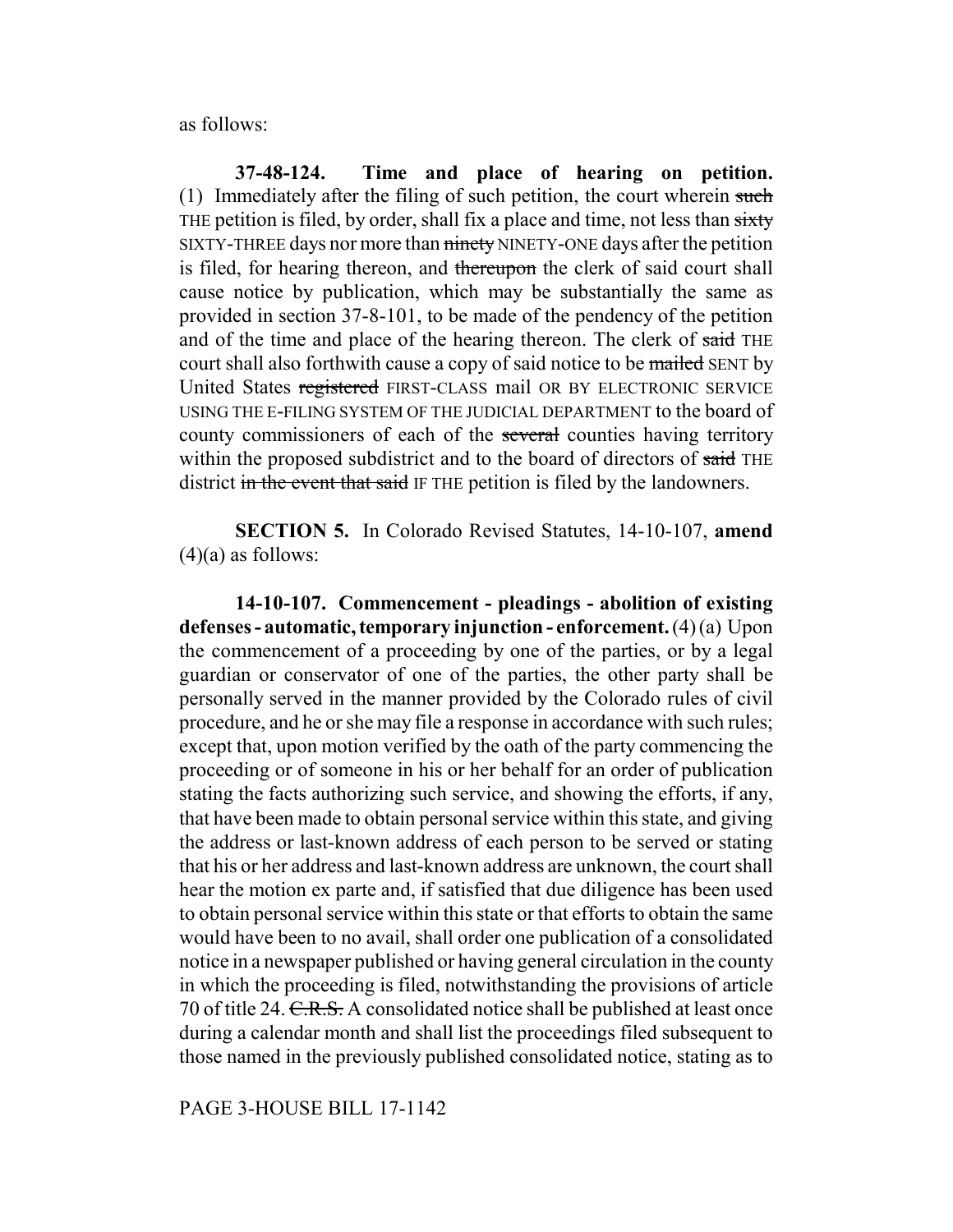each proceeding the names of the parties, the action number, the nature of the action, that a copy of the petition and summons may be obtained from the clerk of the court during regular business hours, and that default judgment may be entered against that party upon whom service is made by such notice if he or she fails to appear or file a response within thirty-five days after the date of publication. Costs of publication of a consolidated notice may be assessed pro rata to each of the proceedings named in the notice; except that, if a party is indigent or otherwise unable to pay such publication costs, the costs shall be paid by the court from funds appropriated for the purpose. Service shall be complete upon such publication, and a response or appearance by the party served by publication under this subsection (4) shall be made within thirty-five days thereafter, or default judgment may be entered. No later than the day of publication, the clerk of the court shall also post for thirty-five consecutive days a copy of the process on a bulletin board in his or her office and may post it OR on the website of the district court in which the case was filed and shall mail a copy of the process to the other party at his or her last-known address, and shall place in the file of the proceeding his or her certificate of posting and mailing. Proof of publication of the consolidated notice shall be by placing in the file a copy of the affidavit of publication, certified by the clerk of the court to be a true and correct copy of the original affidavit on file in the clerk's office.

**SECTION 6. Act subject to petition - effective date applicability.** (1) This act takes effect September 1, 2017; except that, if a referendum petition is filed pursuant to section 1 (3) of article V of the state constitution against this act or an item, section, or part of this act within the ninety-day period after final adjournment of the general assembly, then the act, item, section, or part will not take effect unless approved by the people at the general election to be held in November 2018 and, in such case, will take effect on the date of the official declaration of the vote thereon by the governor.